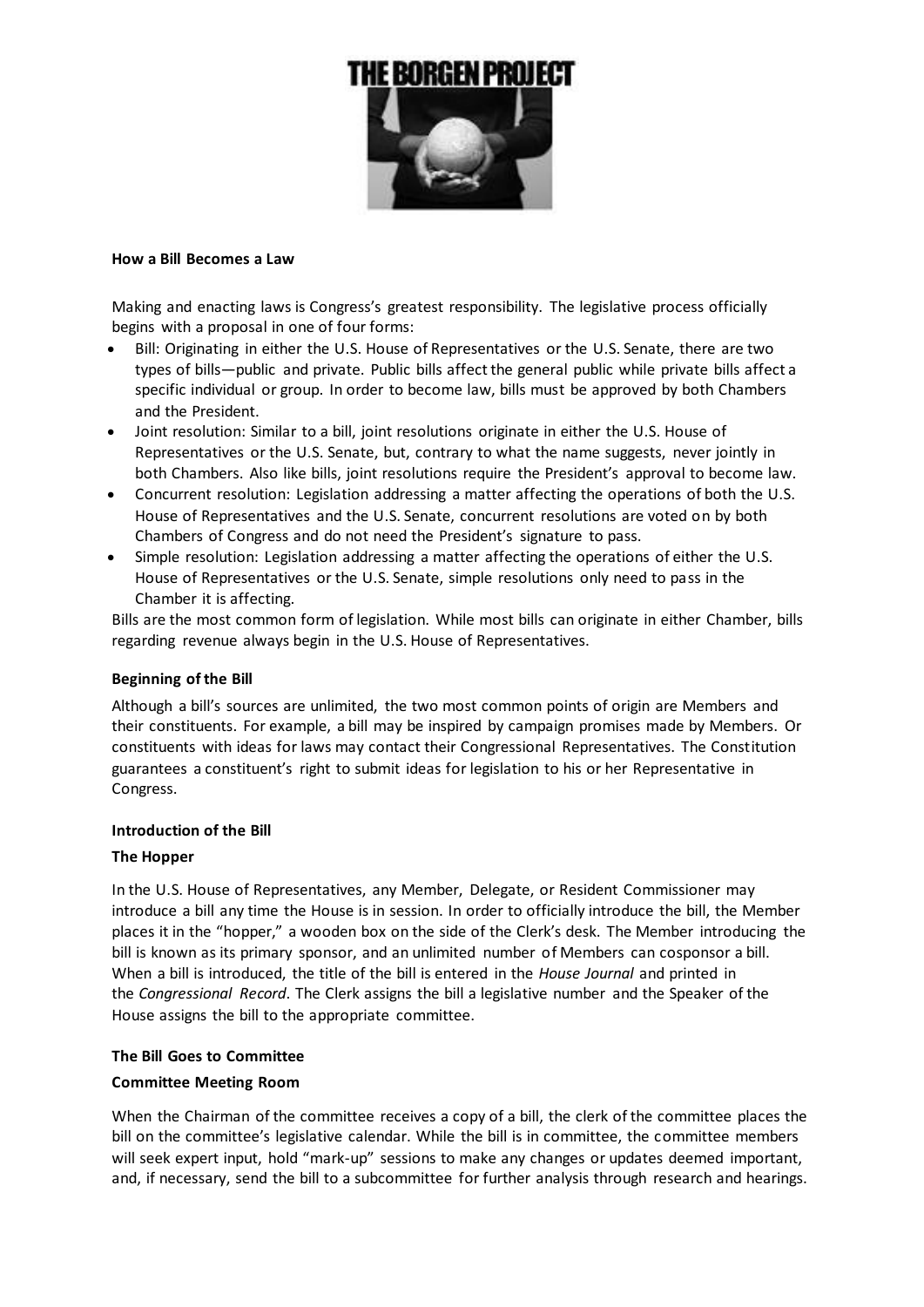

When the committee is satisfied with the content of the bill, it is sent back to the House for debate. It is also possible for a bill to die in committee if the legislation is deemed unnecessary.

## **Consideration and Debate**

During the general debate on a bill, the House typically breaks into the Committee of the Whole. Breaking into the Committee of the Whole speeds up the consideration of bills as the Committee is allowed to debate the bill with 100 Members rather than the quorum required of the full House. In the Committee of the Whole, the bill is read aloud, section by section and Members may offer amendments as each section is read. Both the Member proposing and a Member opposing the amendment are given five minutes to explain their opinions, as allowed by the "five-minute rule." The Committee of the Whole then determines if the amendment will be accepted or rejected. At the conclusion of the debate, the Committee of the Whole "rises." By "rising," the committee reverts back to the full House.

Not all bills, however, are considered in the Committee of the Whole. If a bill is sent directly to the House, it is debated in a fashion similar to the Committee of the Whole, however in this instance the "hour rule" applies. The hour rule limits a Member to 60 minutes of debate on a pending question rather than the five minutes allowed in the Committee of the Whole.

## **Voting**

# **Historical Highlight: Most roll call votes prior to electronic voting** *October 08, 1968*

When debate is over, the Speaker asks "shall the bill be engrossed and read a third time?" If the Members agree, the bill is read by title only.

If deemed necessary by the Speaker, voting on a bill may be delayed up to two days. There are three methods for voting:

- Viva voce (voice vote): The Speaker asks the Members who support the bill to say "aye" and those who oppose to say "no."
- Division: The Speaker says "those in favor, rise and stand to be counted," and then again for those who oppose to stand and be counted.
- Recorded: The most common way to collect votes, Members either slide their electronic voting into the electronic voting machine and select "yea," "nay," or "present," or complete a paper ballot which is handed to the tally clerk to be recorded.

The votes are tallied and, if a majority of the House has voted in favor of the legislation, it passes and is sent to the U.S. Senate. If the bill fails, yet the Speaker feels the bill should become a law, it may be sent back to committee for further research and updates. Otherwise, the bill dies.

## **Senate Action**

If a bill passes in the U.S. House of Representatives, an exact copy is sent to the U.S. Senate. The bill is sent to a Senate committee for review and discussion before proceeding to the Senate floor for a